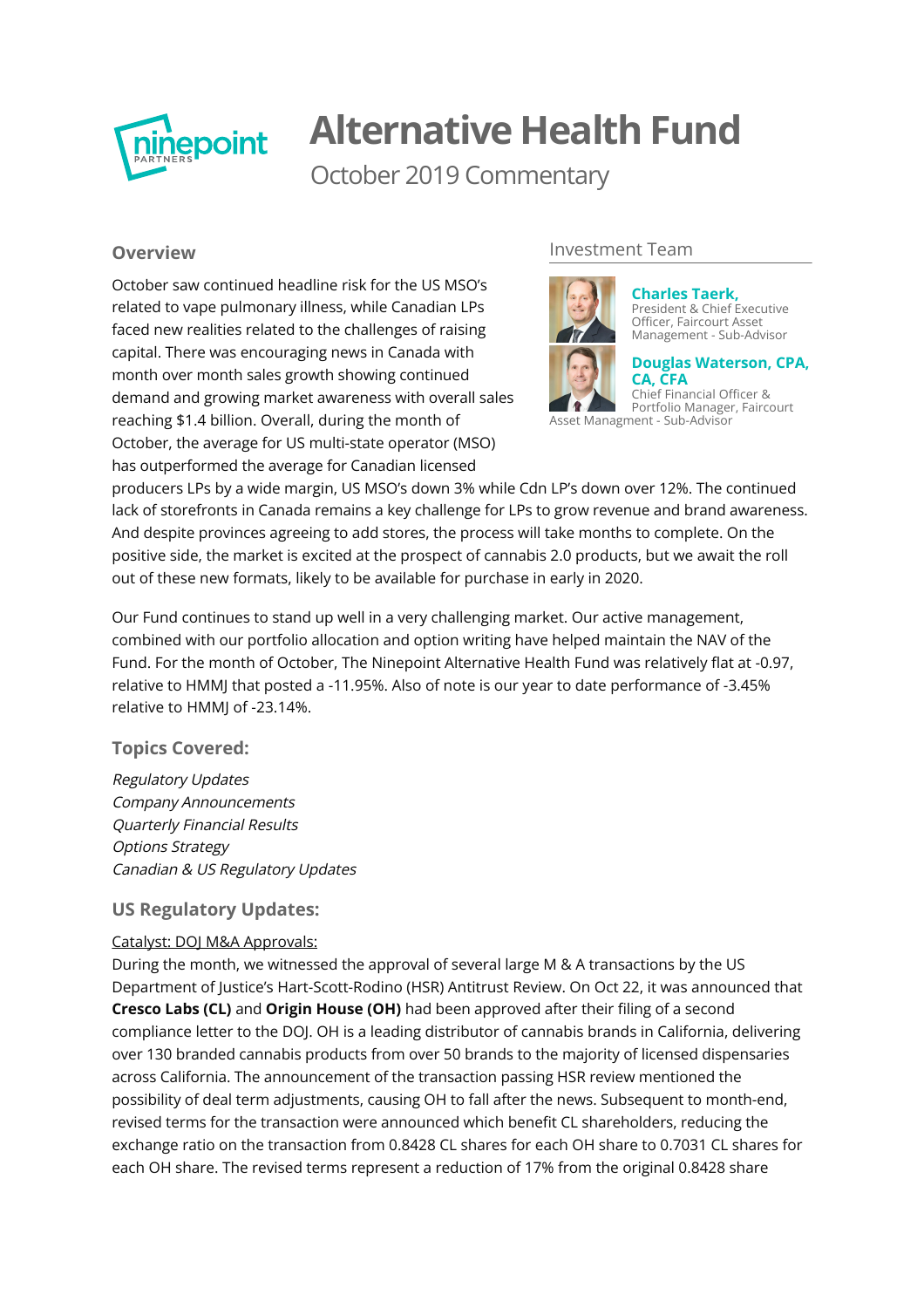exchange ratio and based on the share price performance since the transaction was originally announced in April, the value of the transaction has effectively been reduced from \$850 million to \$425 million an approximate 50% reduction. Both parties expect the new terms to be approved by shareholders with the transaction in January 2020

**CL** then announced that its recently announced acquisition of **Tryke** had passed DOJ HSR review. This is the first US cannabis M&A transaction that did not require a "second letter of compliance request". We view this as positive for future M&A in the sector, which has seen 5 transactions go through HSR to date. CL expects the Tryke transaction will close in the first half of 2020, subject to certain closing conditions including approval from NV, AZ and UT, where Tryke has current operations. We believe this transaction is also instructive as it only took 44 days from transaction announcement to HSR waiting period approval, making it the fastest transaction to make it through the DOJ process. We believe that as more transactions complete the HSR review and ultimately close, it will continue to de-risk the M&A environment among MSOs and potentially cause a re-rating of the leading names in the US MSO space.

Also during the month of October, **Curaleaf (CURA)** stated that its acquisition of **Cura Partners (Select)** business passed the HSR review period and the companies were working toward a closing date of January 1, 2020. CURA also announced that acquisition terms were being adjusted in favour of CURA shareholders, recognizing the change in market prices over the last six months. The newly agreed upon terms, offer a significant discount from the original deal price and enhanced structure by adding incremental performance milestones and reducing the dilution at closing by 42%.

The all-stock purchase of Select previously called for CURA to issue 95.6m shares on closing. Under the amended terms, CURA will now issue 55m shares to Select on closing (current value ~US\$300m), with up to another 40.6m shares issuable based on Select reaching certain 2020 revenue targets beginning at \$130m and reaching a maximum at \$250m in sales. As such, the total share consideration may not change significantly but the new terms serve to better align management of CURA with shareholders of Curaleaf.

In early November, Harvest Health and Recreation (HARV) announced that it has filed its second letter of compliance with respect to its proposed acquisition of **Verano**. They now begin the 30 day wait period, which should result in a successful HSR Review around December 4, 2019.

### **Why are these announcements important catalysts:**

We look at these transactions as being positive catalysts for a few reasons. First, with respect to the companies involved, they are adding state operations, brands and distribution to their growing national foot-prints. The approval of the transactions overall is a large catalyst because it shows that federal regulators are not closing down the national foot-prints MSO's are building. This is a signal to other MSO's and to investors that the US industry will continue to grow and build bigger stronger companies.

**Columbia Care (CCHW)** also announced the acquisition of Colorado-based **The Green Solution (TGS-Private)** for total consideration of \$140 MM excluding potential earn-outs. Total consideration is comprised of \$110 MM in CCHW stock, \$15 MM in secured debt and \$15 MM in seller's note. The Company mentioned there is potential for an additional milestone payments in 2021. TGS currently operates 21 dispensaries in Colorado with two additional stores under development expected to open Q4/19. Manufacturing facilities that produce with 250,000 sq ft of indoor cultivation + 16,000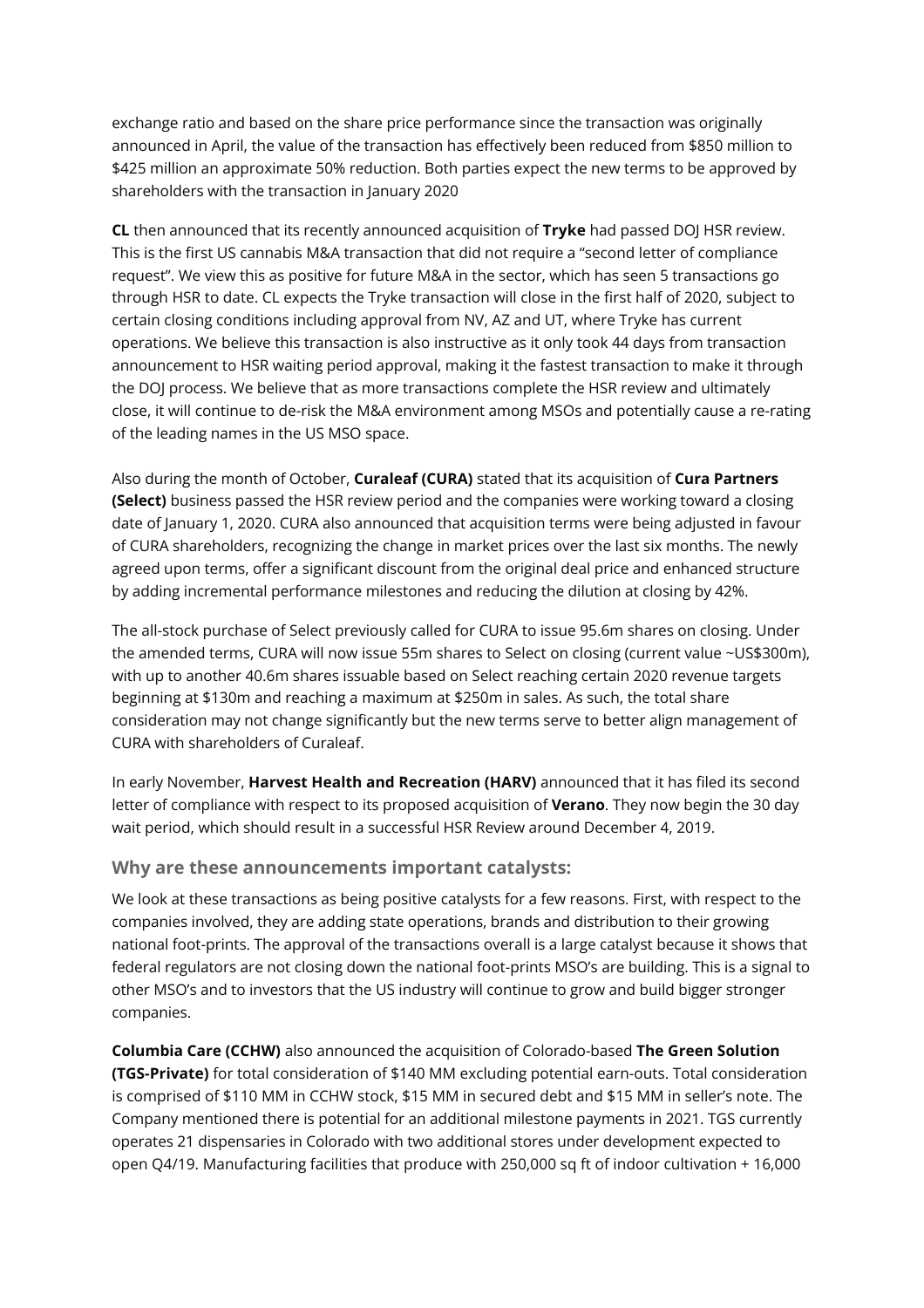sq ft of greenhouse with combined yield of 48,000 lbs.

As we discuss the SAFE Act and the positive implications on providing access to FDIC Banks, and related services for debt capital targeted at US MSO's, we also see increased activity on the part of specialized REIT's that are providing debt and sale lease back opportunities to various MSO's. This month saw two separate cannabis facility sale leaseback agreements facilitated through NYSE listed Innovative Industrial Properties (IIP) who now have a portfolio of 35 properties across 13 states. Founded in 2016, their focus is to provide real estate capital to the medical use cannabis industry, and have participated with several of our portfolio companies including Trulieve (TRUL), and CL.

Passage of the SAFE Act in the Senate is still legislation that has strong bi-partisan support, however due to impeachment proceedings taking place both in the House and Senate, the Bill may not reach the floor of the Senate by year end. We continue to believe that support for the SAFE Act is still strong, but it appears this important catalyst may have to wait until early 2020 for full Congressional approval.

# **Canadian Regulatory Update:**

The Ontario Cannabis Store (OCS) is reviewing alternatives to distribution under the current provincial system. The OCS has been meeting with Licensed Producers and authorized retail stores involving increased private sector participation, distribution and retail services for the cannabis industry. This comes in the wake of news that in its first year of operations, the OCS lost close to \$60 million and continues to have inventory control issues. The OCS in the early stages towards enhanced private retail participation and has already announced plans to allow online customers to review inventory at Ontario dispensaries, buy from inventory available and pick up at stores. We see this as a small positive, giving consumers another purchasing method in addition to the ones currently available. More encouraging for Ontario residents and LP's across the country is that as part of the changes, the Ontario government plans to amend the current legislation to allow LPs to open retail stores near their production facilities. While further clarification is needed on which license holders will be able to set up locations, any incremental store additions is positive. With 40% of the Canadian population residing in Ontario, the painfully slow roll out of stores has significantly impeded sales.

The lack of retail storefronts for Ontario residents remains a major bottleneck for LP product distribution, revenues and cash flows. The increase to 75 stores will provide an incremental increase, yet Ontario still lags other provinces by a wide margin. At 75 stores, this would imply one cannabis retail location per ~195,000 residents in Ontario, versus British Columbia at ~42,000 residents/store and Alberta at ~14,000 residents/store.

### **Canadian Market Announcements:**

**Canopy Growth (WEED)** and Drake have re-launched "More Life Growth Company". More Life was previously a wholly owned subsidiary of WEED and now Drake and related entities have a 60% ownership interest in More Life, with Canopy retaining 40%. The More Life Growth Company is the owner of a cultivation facility in Scarborough that is licensed by Health Canada acquired by WEED in its Bedrocan acquisition in 2015.

WEED will continue to provide all of the day-to-day operations and maintenance of the More Life Facility and will retain all of the rights to distribute the product that is cultivated there.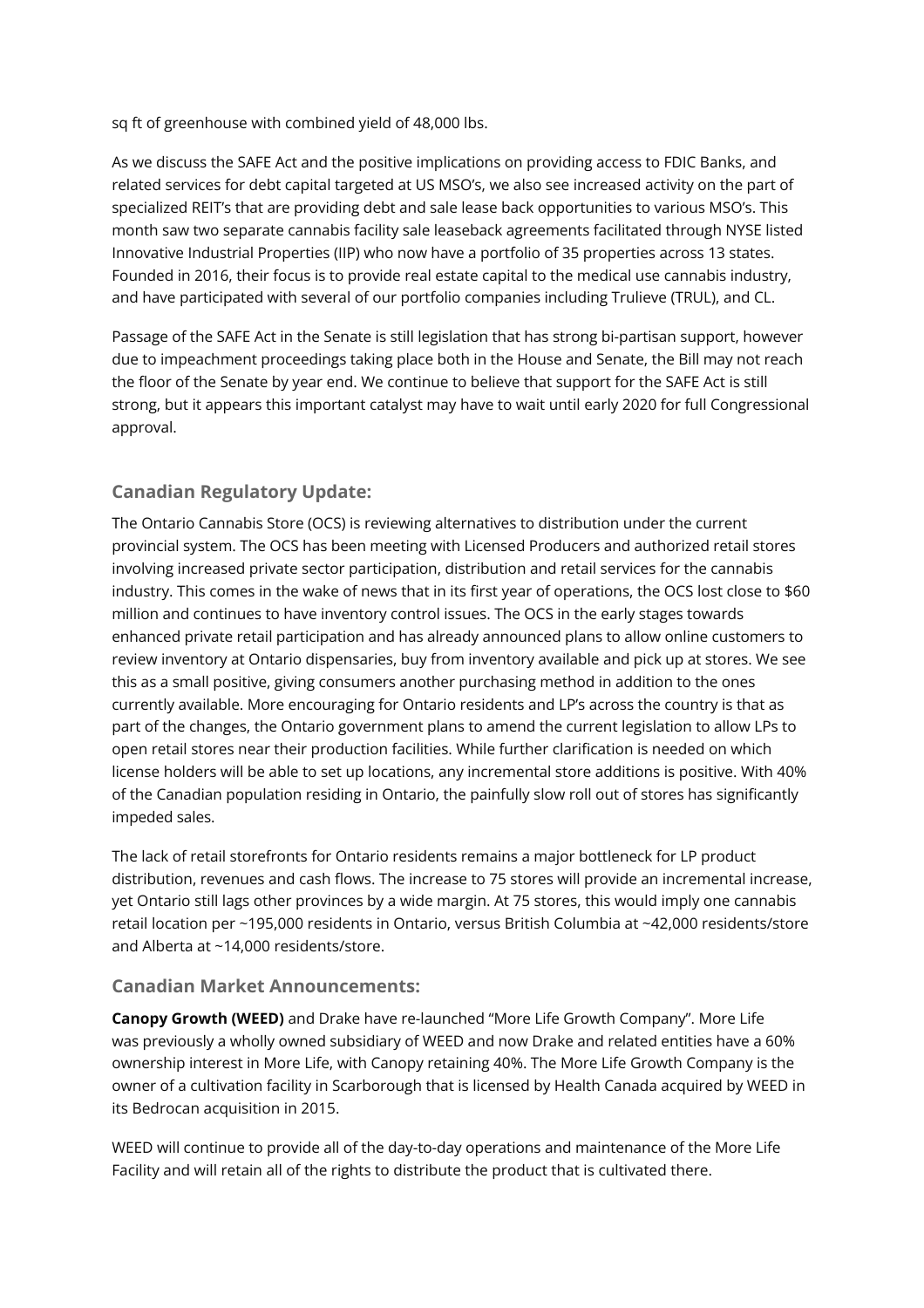Drake has granted More Life Growth Company the right to certain intellectual property and brands in association with the growth, manufacture, production, marketing and sale of cannabis and cannabis-related products, accessories, merchandise and paraphernalia in Canada and internationally. This is a major brand announcement for WEED, capturing one of the world's best known and most successful music brands.

In these early days of legalisation, the race is on to build brand equity/distribution, which is increasingly difficult with more products hitting the market all the time, all competing for the same shelf space (which is currently limited due to inadequate number of retail locations), and restrictions around advertising and packaging. Partnerships with established brands or personalities can help accelerate this process and allow products to stand out, while also targeting new consumers or adding a sense of legitimacy to their brand. The LPs name gets associated with a celebrity and therefore its other brands get an indirect endorsement. In the case of Canopy, as it has its own retail locations, it can see further benefits as consumers may come in to look for the celebrity products, and then the wider Canopy range, also in the store, gets recognition and visibility.

We continue to see value in our Canadian cannabis exposure towards the extraction companies as they are well positioned to be involved in the roll out of new extract products. **Valens GroWorks (VGW)** announced a multi-year white-label agreement with BRNT. Under the terms of the two-year agreement with two successive one year renewal options, VGW is to provide cannabis extracts, filling services and national distribution of a line of BRNT's introductory vape line. With the production and sale of a guaranteed minimum of 2.2 million BRNT-branded vape pens, the gross revenue potential to Valens amounts to \$50 million in the first two years. Valens expects the first shipment under the agreement to take place in the first quarter of 2020.

## **Challenges for Canadian LP's**

HEXO has had a challenging few months. It has had to adjust its 2020 guidance dramatically which hurt its market price, while it also announced the resignation of its third CFO within nine months, not a series of announcements a company wants to communicate to equity markets. HEXO then delayed the release of its Q4/FY19 financial results.

In order to raise capital at a time that its share price had weakened, the company announced a private placement, \$70m of 3 yr convertible debentures at a strike price of \$3.16, which was ~5% inthe-money at the time of the stock's halting ahead of the financing announcement.

Hexo also announced the termination of 200 employees including several senior positions while closing its 200,000 sq ft indoor grow facility in Niagara that it had recently acquired as part of the Newstrike acquisition. All of these announcements represent a weakened Cdn outlook for cultivators as the combination of lack of dispensaries along with distribution challenges is leading to price compression and excess inventory that could weigh on producers in coming quarters.

Aleafia Health Inc (ALEF) has terminated its cannabis supply agreement with Aphria APH, whereby APH was to provide up to 175,000 kg equivalents of cannabis products over a five year period. This agreement was signed in September 2018 between APH and Emblem Corp. which ALEF has since acquired. This is interesting as APH has enough supply to meet the contract, and might be interested in breaking the contract due to pricing terms that it feels can be better through other sales channels.

**Financial Results:**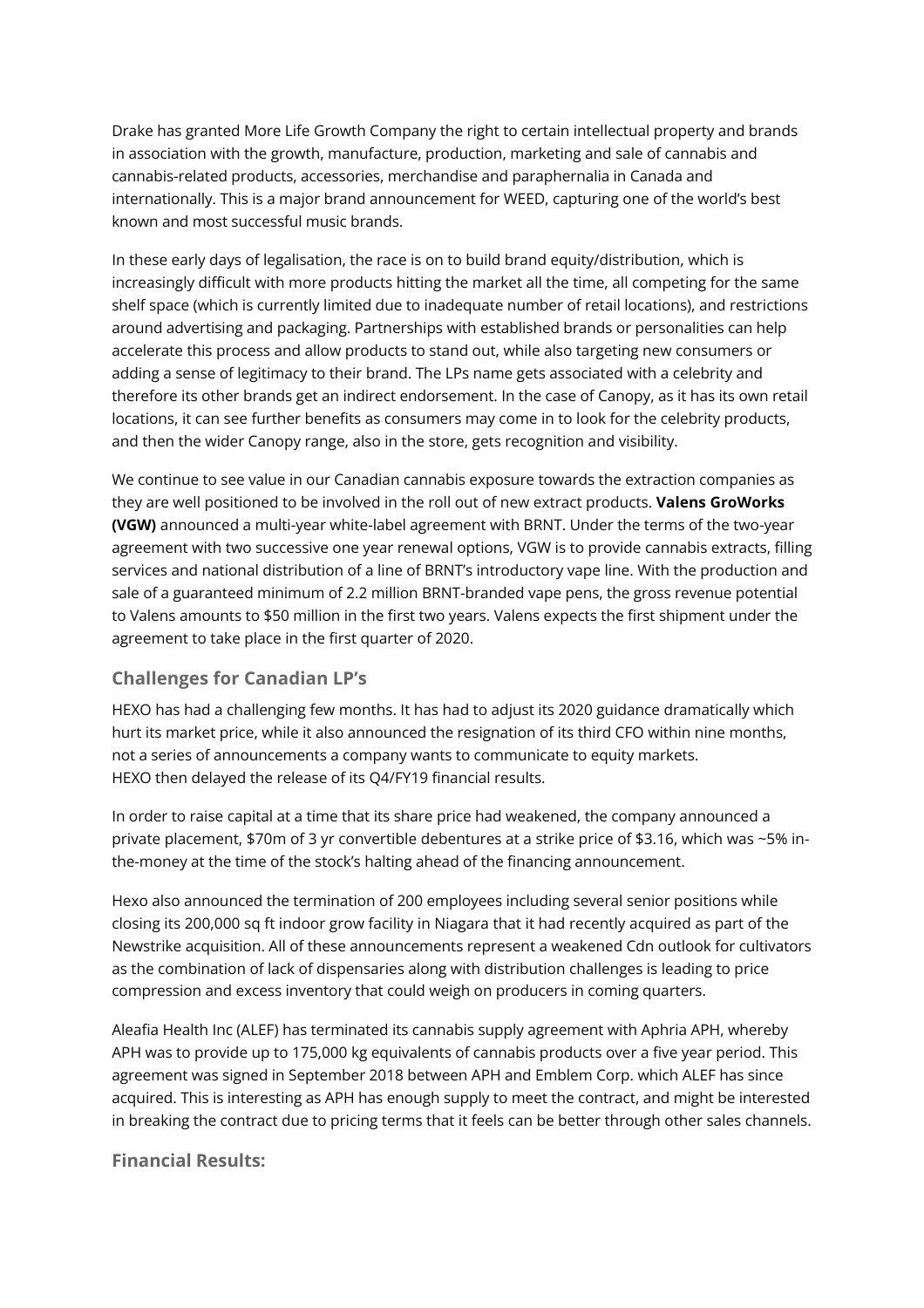**Aphria (APH)** reported Q120 results for the period ending August 31. Net Revenue was \$126.1 million, decreased 2% QoQ and was 4% below consensus estimates. Net Cannabis Revenue was \$30.8 million with an average selling price of \$7.56 per gram, relative to the previous quarter that had an avg selling price of \$7.66. A significant portion of top line revenue emanates from German pharmaceutical distribution, that decreased 4% QoQ. Adjusted gross margin was 22% below consensus estimates of 28%, while cash cost per gram came in at \$1.43/gram and "All in" cost/gram was \$2.52 up from the previous quarter at \$2.35. Aphria reported adj. EBITDA of +~\$1mm, which was better than consensus estimates showing improving cost management, where G&A expenses fell (11%) QoQ. Aphria also reiterated its F2020 guidance of \$650-\$700mm in net revenue (Cannabis sales representing slightly less than half) and EBITDA of \$88-\$95mm. The company plans to achieve this guidance with additional production capacity from Aphria Diamond that received Health Canada cultivation license in early November, along with good traction in derivative products as part of its Cannabis 2.0 roll out, cost efficiencies from increased scale, along with continued momentum from key brands. Guidance in our opinion is high, and seems to assume that all aspects of the plan for 2020 fire on all cylinders without skipping a beat. We have seen so often in the cannabis sector that it rarely moves from point to point in a straight line. As a result, while we are less confident in the company reaching its guidance, we still see it achieving solid growth in 2020.

**HEXO** announced Q4/FY19 revenues that were pre released, coming in at \$15.4m, up 18% QoQ with all estimates having been lowered by ~50% following HEXO's reduced guidance in early October. Overall avg. selling prices of ~\$3.20/gram were down ~30%, and lower than many of the larger LP's in the country. Q4 EBITDA loss was the largest in the company's history at  $-$ \$30m, more than double consensus estimate of –\$13m. The main driver appears to be a much larger increase in SG&A than expected, which more than doubled QoQ to ~\$35m.

Given the challenges faced by many of the Canadian LP's, the Fund continues to be overweight US MSO's during this year. We have stated from the outset of 2019, that we believe the underlying value of US MSO's is not appreciated and continues to trail the valuation metrics of Cdn LP's. However when one looks at the market opportunity, US MSO's have a larger addressable market at approximately 200 million people in 33 states vs 37 million people in Canada. Also important is that US MSO's have greater ability to market their products and build brands both in dispensaries and outside the cannabis dispensaries with the Farm Bill legalizing hemp derived CBD across all 50 states. In addition, the regulatory environment continues to favour increased legalization rather than slowing down the release of cannabis products in all its various formats.

### **Options:**

During October the Fund continued using its option strategy to enhance risk adjusted returns. With the above average volatility in the cannabis and associated health care sectors, we are able to generate significant option premium, while lowering the overall volatility of the Fund relative to its underlying benchmark. Since inception of the option writing program in September 2018, the Fund has generated significant income from option premium of over \$2.23 million.

During the month we used our option strategy to assist in rebalancing the portfolio in favor of names we prefer while generating an impressive \$134,000 in option income. During the month, we were able to write cash secured puts out of the money at strike prices that offered opportunities to increase our exposure, at more attractive prices, to names already in the Fund including Village Farms (VFF), GW Pharma (GWPH) and United Health (UNH). We continue to write covered calls and strangles on names we feel are range bound near term and from which we could receive above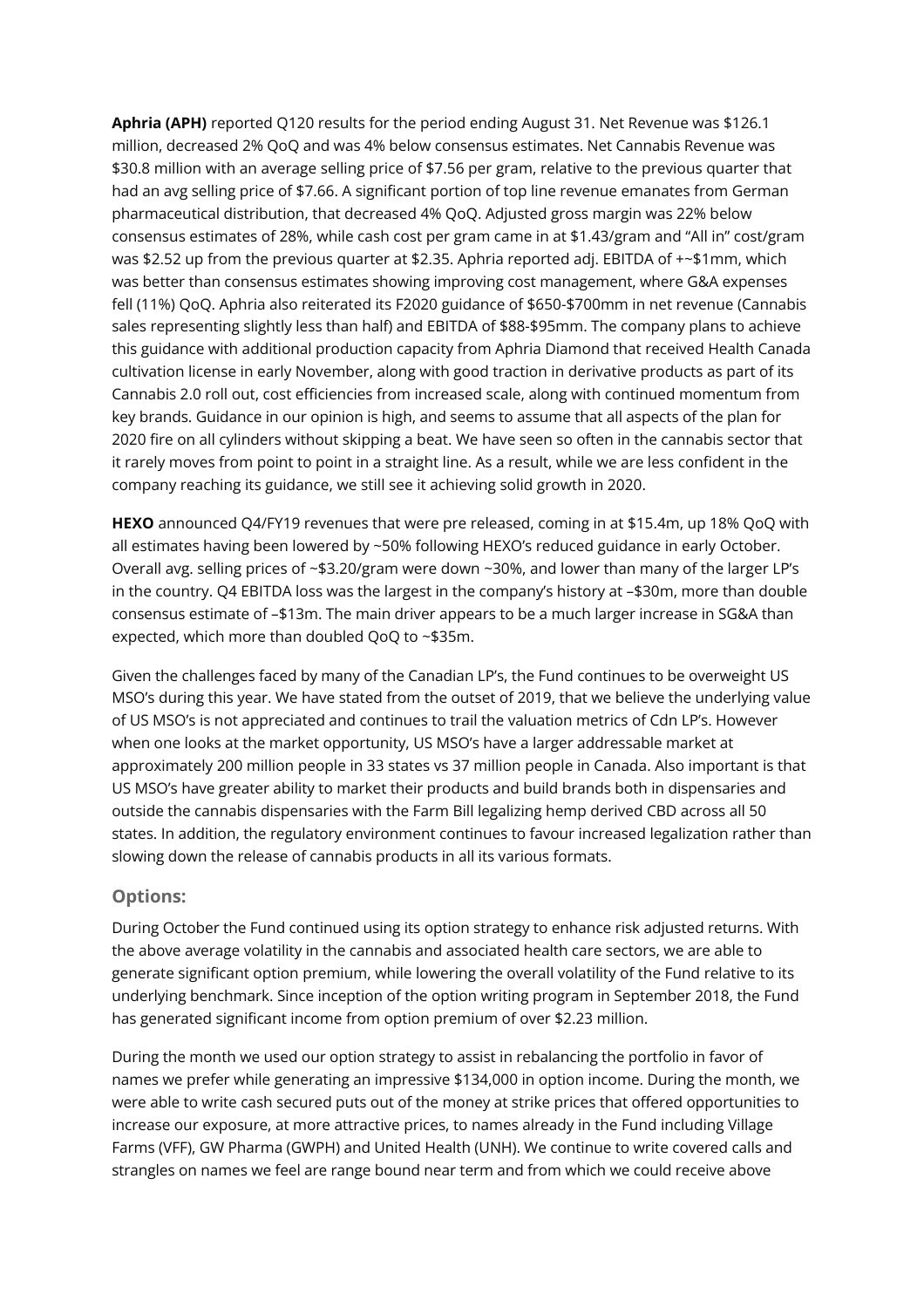average premiums. Examples of such trades include Canopy Growth (CGC), Planet Fitness (PLNT), Intuitive Surgical (ISRG) and Aphria (APHA), with covered calls on APHA having been especially rewarding. We have been able to take advantage of both the recent price appreciation and elevated volatility to write covered calls on Aphria. Explained below is the summary of a trade on Aphria for the month of October.

Aphria is in our top 25 holdings and we have a near term range bound view on the name. On October 3rd APHA was trading at USD \$5.22 and we wrote a 15 day covered call by selling an October 18th expiry at the volatility level of 103% with strike price USD\$5.50 and earning USD\$0.30. That equates to a strike yield of 5.45% for 15 days outstanding or the equivalent of 139% for a year. The breakeven for being assigned would be USD\$5.80 or 11.1% higher than the reference point when the trade was placed. On October 18th APHA ended trading out of the money at USD \$4.75 whereby we were able to roll the contract forward and sell additional calls capturing further upside potential. At the price of USD \$4.75 investors who continued to hold the name but who had not used the covered call strategy would be down 9.0% since October 3rd whereas with our option income earned we were down 3.55%, an outperformance of 5.45% with the ability to write further calls.

The Ninepoint Alternative Health Fund, launched in March of 2017 is Canada's first actively managed mutual fund with a focus in the cannabis sector and remains open to new investors, available for purchase on a daily basis. Utilizing our actively managed approach we are able to generate industry leading risk adjusted returns.

#### **Charles Taerk & Douglas Waterson**

Portfolio Team Ninepoint Alternative Health Fund

## Compounded Returns<sup>1</sup>

|              | 1MTH    | 3MTH     | 6MTH     | <b>YTD</b> | 1YR      | <b>INCEPTION</b> |
|--------------|---------|----------|----------|------------|----------|------------------|
| <b>FUND</b>  | 0.84    | $-8.37$  | $-20.82$ | $-2.60$    | $-10.49$ | 25.80            |
| <b>INDEX</b> | $-3.19$ | $-15.42$ | $-27.82$ | $-6.27$    | $-19.30$ | 9.16             |

#### Statistical Analysis

|                           | <b>FUND</b> | <b>INDEX</b> |
|---------------------------|-------------|--------------|
| <b>Cumulative Returns</b> | 68.9%       | 21.61%       |
| <b>Standard Deviation</b> | 31.27       | 33.02        |
| Sharpe Ratio              | 0.81        | 0.24         |

<sup>1</sup> All returns and fund details are a) based on Series F units; b) net of fees; c) annualized if period is greater than